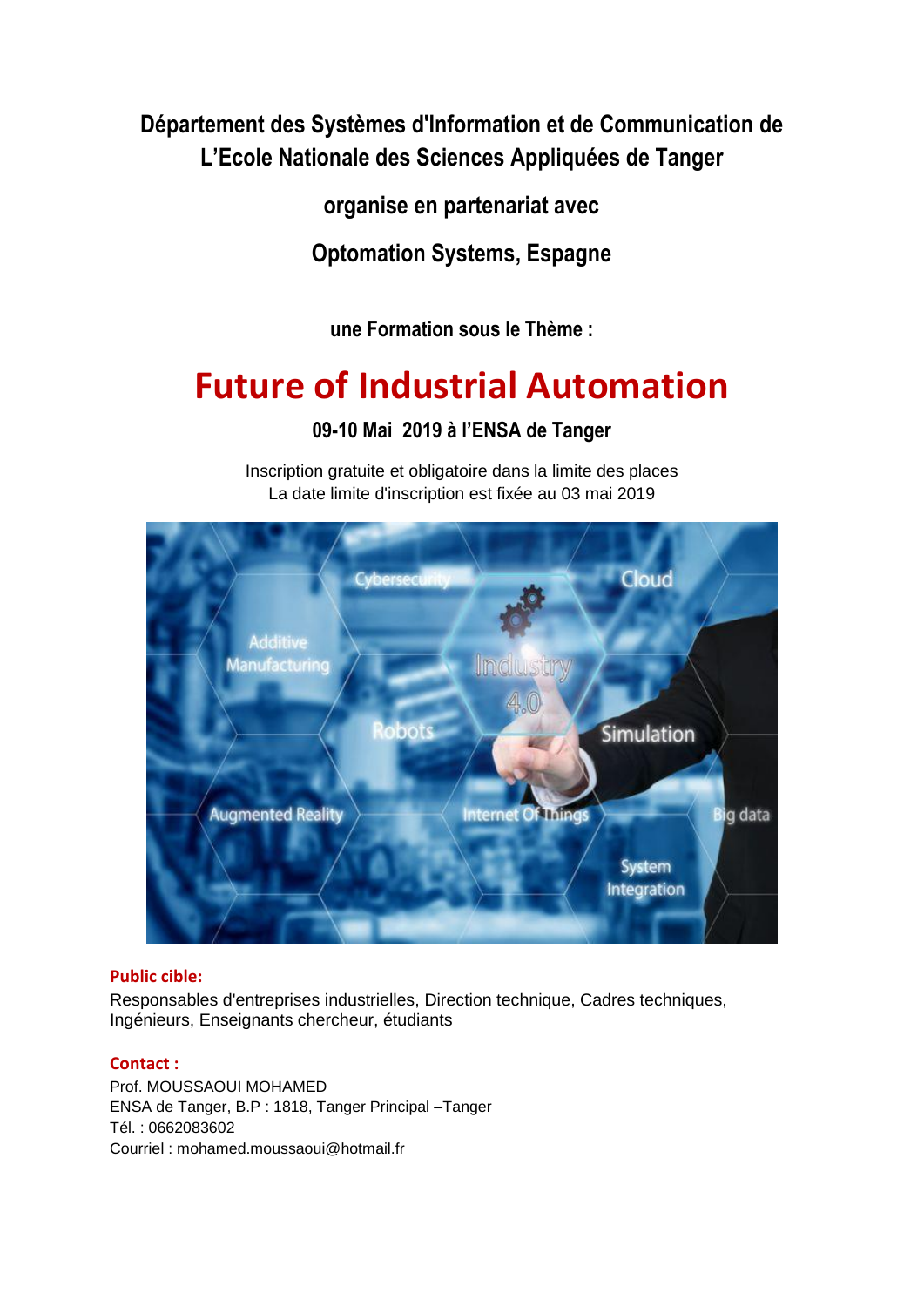## **PROGRAMME**

### **Seminaire 09:00 – 12:00 , 09 et 10 May, 2019**

- **Titre "Fog Computing" vs. "Edge Computing" and the Future of Industrial Automation**
- **George Mitchell - Technical Director - Optomation Systems**
- **Abstract:**

It is estimated by the year 2021, there will be 26,000 million IoT devices connected to the Internet (Source*: Gartner*). Are we really prepared technically for what this will involve? Why, how and who is changing the way the Internet works today, preparing it for what is being called the Fourth Industrial Revolution? In this seminar we will be exploring and demonstrating the possibilities and limitations of industrial communications, the emerging technologies and next generation products now replacing them and the career and business opportunities offered by "Industrial Cloud Computing"



**Optomation Systems** is an industrial technology provider with over 25 years' experience of providing control solutions and I.T. integration for end customers in the process control and manufacturing industries. The company covers all of the parts of the puzzle, from sensors and I/O, data acquisition, logic programming, distributed intelligence, process control, user interfaces, communications networks, data management, transfer and processing in cloud platforms.